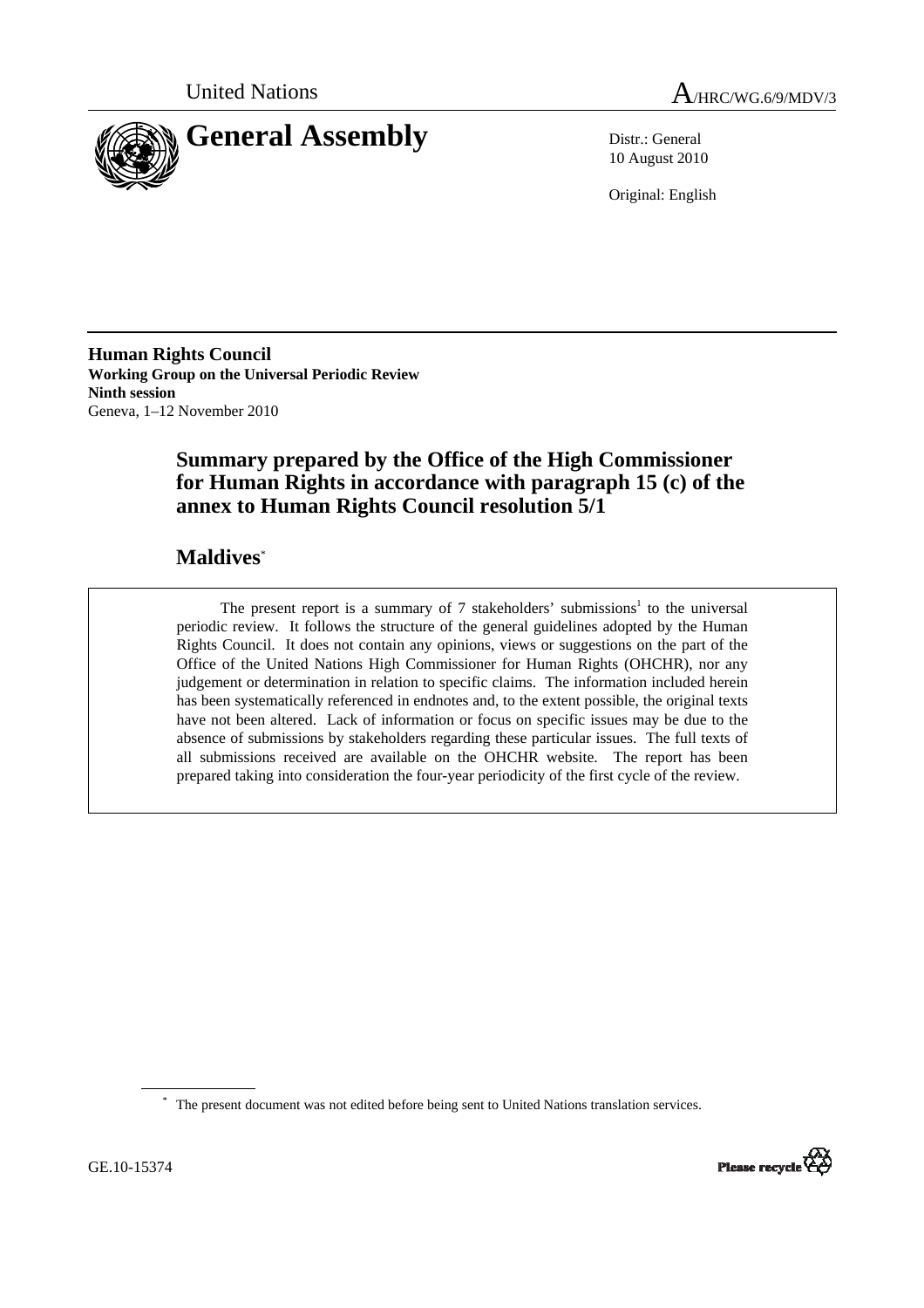# **I. Background and framework**

### **A. Scope of international obligations**

1. Joint Submission 1 (JS1) stated that the Maldives held a reservation to article 16 of CEDAW as provisions of Islamic Shariah govern all marital and family relations.2

### **B. Constitutional and legislative framework**

2. In the absence of legislation on women's rights, sexual harassment and domestic violence, other obligations under CEDAW remain unimplemented. Consequently, violence against women goes largely unchecked.3

3. Joint Submission 1 (JS1) noted that, with the partisan politics prevailing in the People's Majlis (Parliament) leading to recurrent deadlock, the legislative framework necessary both to enact the changes mandated by the Constitution and protect fundamental rights had not been created.<sup>4</sup> The Human Rights Commission of Maldives (HRCM) also noted that Article 93 of the Constitution required international legal instruments to be incorporated into national legislation for them to be applicable in the Maldives. Although this would not affect the legal obligations of the State, such legislation is needed to ensure full compliance with international standards within the country.<sup>5</sup>

4. JS1 also noted that in November 2009, Parliament passed a bill on special procedures for child sex offenders with harsher penalties and longer jail terms. The law proposed jail terms without the possibility of parole or early release, and suspended the right to silence and release from detention while investigation is ongoing. However, under article 14 of the Act, if a person is legally married to a minor under Islamic Shariah, none of the offences specified in the legislation would be considered a crime.<sup>6</sup> JS1 further recommended: passing and enacting legislation for state protection of neglected children; establishing proper social services system; sensitizing influential groups, such as island leaders, imams and women's committees, to child rights; reviewing and reforming the state protection mechanism for orphans, juveniles and delinquents; considering mechanism for fostering of children under *Kafalah* of Islamic law; outlawing under-age marriages; and improving counseling at schools.7

### **C. Institutional and human rights infrastructure**

5. According to JS1, the HRCM was established in December 2003 by presidential decree, while the HRCM Act was passed in August 2005. Further amendments were made in August 2006 to bring it in line with the Paris Principles.<sup>8</sup>

6. HRCM stated that it currently held 'B' status accreditation with the International Co-ordination Committee of National Human Rights Institutions (ICC) and is an Associate Member of the Asia-Pacific Forum of National Human Rights Institutions (APF).<sup>9</sup>

7. Further, HRCM stated that it faced a number of challenges in having its recommendations implemented and institutionalizing its relationship with the different organs of the State. The establishment of effective modalities for co-operation and assistance between the HRCM and the Majlis, the courts and government agencies, which is vital for the work of the HRCM, has so far been met with mixed success. HRCM efforts to institutionalize relations with the Majlis, including proposals for the establishment of a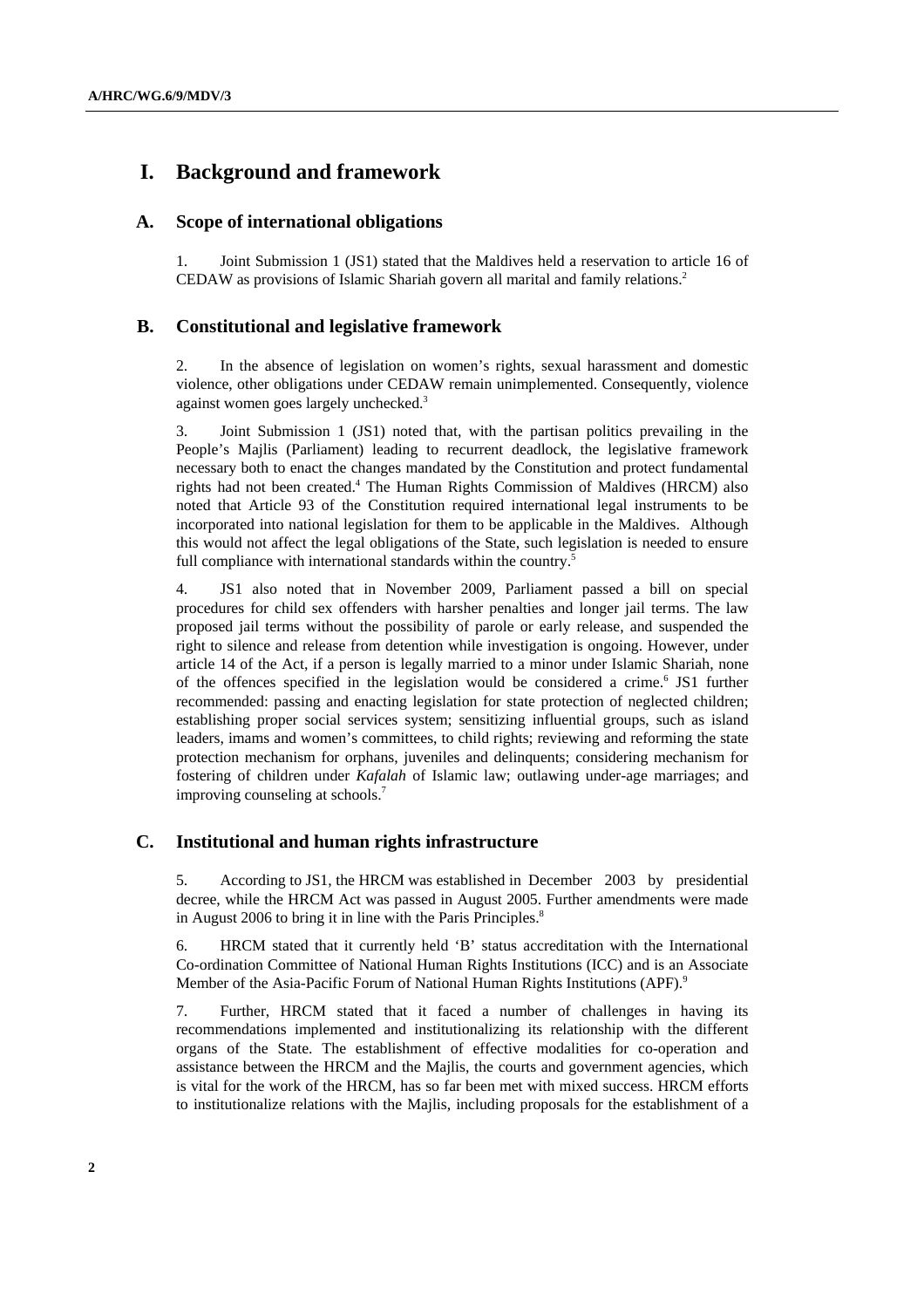standing committee on human rights in the Majlis, and systematic processes for review of bills for human rights compliance, have failed to materialize.<sup>10</sup>

8. HRCM stated that in December 2007, it was designated as the National Preventive Mechanism under the Optional Protocol to the Convention Against Torture and Other Cruel, Inhuman or Degrading Treatment.<sup>11</sup>

### **D. Policy measures**

9. HRCM noted that human rights mainstreaming in government policy formulation and service delivery still remained very much a long-term goal rather than an established practice. Although work on compiling a National Human Rights Action Plan was initiated by the HRCM in 2007, the new Government had not done enough progressive work to finalize this plan.<sup>12</sup>

10. HRCM noted that differences of opinion and extremist views in religious matters threatened the delivery of fundamental rights, including the rights to freedom of expression and assembly and especially with regard to economic and social rights of women and the girl child. It recommended educational and awareness programmes aimed at promoting harmony between Islamic Shariah and international human rights law.<sup>13</sup>

### **II. Promotion and protection of human rights on the ground**

### **Implementation of international human rights obligations, taking into account applicable international humanitarian law**

#### **1. Equality and non-discrimination**

The Institute on Religion  $&$  Public Policy (IRPP) noted that citizenship is only granted to Muslims and non-Muslims are not allowed to vote or hold office.<sup>14</sup>

12. JS1 stated that women in the Maldives faced institutionalized discrimination and marginalization in opportunities for higher education and employment. Despite making up 40 percent of government employees, women had a significantly lower participation in public life and the private sector, where they are unlikely to hold leadership positions. Of the 77 members of parliament, only five are women, while there are only four female judges on the bench. In 2007, unemployment among women aged 15 to 24 was 40 percent.15 HRCM expressed concern on the large number of women being subject to sexual or physical abuse, gender disparities in access to tertiary education, and socio-cultural barriers to employment and public participation of women.<sup>16</sup>

13. HRCM further noted that negative perception and attitudes remained the most fundamental barriers to the full, effective and equal participation in society for persons with disabilities. Accessibility issues impeded persons with disabilities from interacting fully in realizing basic rights such as education, health and employment. Their participation in political and public life was similarly impeded. The needs of persons with disabilities needed to be integrated more comprehensively into policies, plans and development activities. Hence, the HRCM called for the speedy ratification of legislation on persons with disabilities and measures to combat negative attitudes towards persons with disabilities.<sup>17</sup>

#### **2. Right to life, liberty and security of the person**

14. HRCM noted that the national child protection mechanisms and procedures remained severely inadequate to deal with the dramatic increase in child abuse cases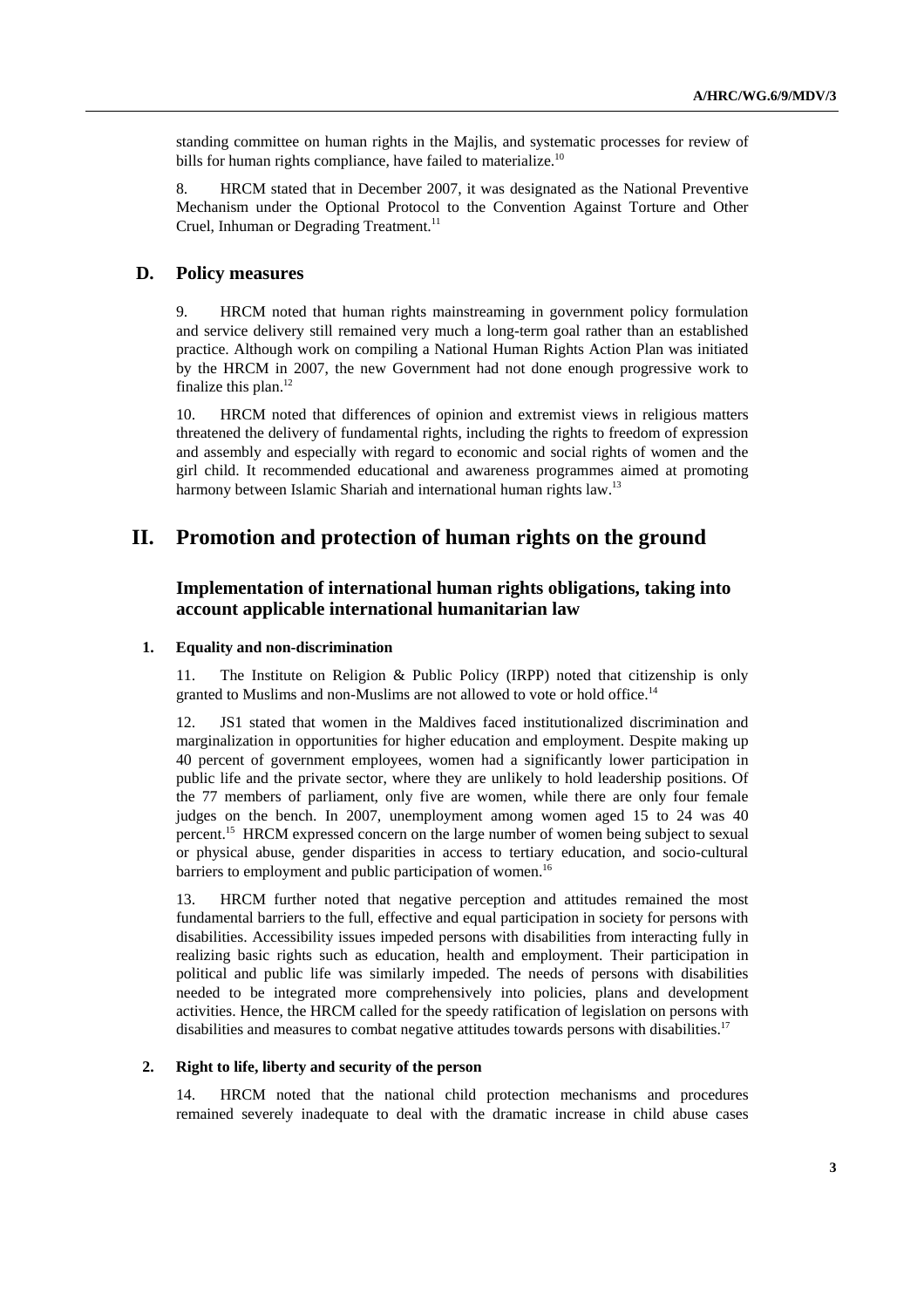reported to the Department of Gender and Family Protection Services, and the Maldives Police Service. Co-ordination between stakeholders is a major area for improvement. Despite the recent legislation protecting children from sexual abuse, overly strict evidentiary requirements, and the gravity of the crime not being adequately reflected in the severity of the sentence, and non-enforcement of sentences still existed as problems. Noninstitutional rehabilitative measures for child victims were extremely limited, and there was a pressing need for improved counseling services, especially in the atolls. Preventive programmes needed to be organized in a more systematic manner and as a collaborative effort between the various stakeholders.<sup>18</sup>

15. According to JS1, drug addicts comprise 80 percent of the prison population, compounding the problem of criminalization of young offenders. The lack of proper rehabilitation and aftercare services coupled with social stigma leaves most addicts without access to treatment or employment for reintegration into society - existing facilities could only treat 200 addicts a year.<sup>19</sup>

16. Global Initiative to End All Corporal Punishment of Children (GIEACPC) noted that corporal punishment was lawful as a sentence for crime. As such, corporal punishment can be applicable to any person who has reached puberty for crimes of apostasy, rebellion, fornication, defamation, drinking, theft and offences relating to homicide. According to GIEACPC, the 2006 draft Penal Code does not allow for retribution or amputation, but it authorizes lashes. GIEACPC also stated that there was no explicit prohibition of corporal punishment as a disciplinary measure in penal institutions.<sup>20</sup>

17. GIEACPC further noted that corporal punishment is lawful in the home. GIEACPC further noted the Government's commitment to prohibition of corporal punishment in all settings, including the home. According to GIEACPC, the 2006 draft Penal Code would introduce a legal defence for the use of corporal punishment in the home and other settings.<sup>21</sup> GIEACPC also stated that there was no explicit prohibition of corporal punishments in schools. According to GIEACPC, the Ministry of Education has stated that corporal punishment should not be used, however, the draft Penal Code would introduce a legal defence for the use of corporal punishment by teachers<sup>22</sup> GIEACPC further noted that corporal punishment is lawful in alternative care settings.<sup>23</sup>

18. GIEACPC recommended that the Government enact and implement legislation to ensure complete prohibition of corporal punishment of children, including within the family home and as a judicial sentence under Islamic law.<sup>24</sup>

19. JS1 noted a study conducted by the former Gender Ministry in December 2008 that one in three women aged between 15 and 49 reported some form of physical or sexual violence at least once in their lives, while one in five suffered physical or sexual violence at the hands of their partner. In most cases of reported physical or sexual violence against women, the perpetrators escape justice.<sup>25</sup>

20. JS1 recommended: establishing a mechanism for protecting abused women and those vulnerable to abuse; ensuring legal redress for gender-based violence; conducting an inquiry to determine if female genital mutilation is being practiced; expediting passage of legislation on women's rights, sexual harassment and domestic violence.<sup>26</sup>

21. JS1 noted that the detention system was characterized by lack of both trained staff and an oversight mechanism to address allegations of custodial abuse.<sup>27</sup> JS1 further stated that lack of space and facilities in prisons constitute a major hazard to detainee rights. Maafushi jail, the country's largest prison, has a capacity of 400 persons, but was housing close to 700 inmates in October 2009. Acute overcrowding led to three major riots during the past year. Moreover, failure to separate hardened criminals from minor offenders has led to violence among inmates and caused further deterioration of prison safety.<sup>28</sup>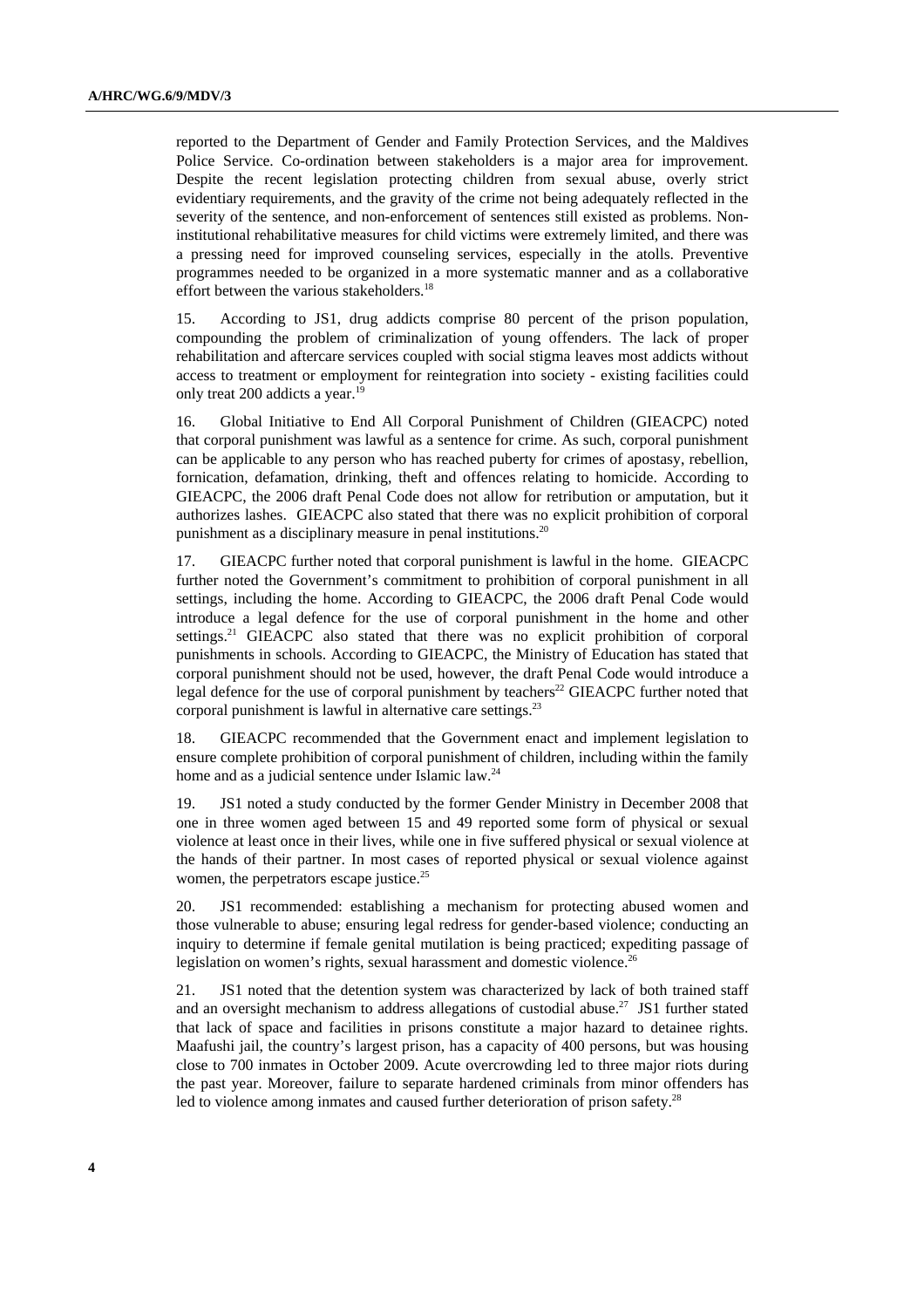#### **3. Administration of justice, including impunity and the rule of law**

22. JS1 noted that while Article 285 of the Constitution required the Judicial Service Commission (JSC) to approve and re-appoint judges before the end of the interim period on 7 August 2010, none of the judges had so far been given tenure, leading to uncertainty and fear of job security among the 170 to 200 judges currently on the bench and potentially influencing their judgments.<sup>29</sup>

23. JS1 also noted that judicial reform rests on the passage of crucial legislation currently before parliament. Among other challenges facing the judiciary include capacity problems together with a lack of qualified legal professionals in the system - compounded by senior judges who either do not possess the requisite training or show an unwillingness to use it. While there is no minimum educational standard for judges, inadequate infrastructure and space for courtroom makes trials inaccessible to either the media or the public and compromises the transparency of proceedings. Moreover, access to justice is impeded by a lack of access to lawyers and the absence of outposts for independent commissions outside the capital. Islanders forced to travel to Male' face high transport costs, while ongoing cases require that they stay for long periods.<sup>30</sup>

24. JS1 further stated that failure to sensitize judges to human rights was believed to be responsible for the low conviction rate and lenient sentences for child abuse cases. In the case of the 12-year old girl who was gang raped, the four male suspects cleared of the crime were later sentenced to two years of banishment following a High Court appeal and public outcry. Moreover, a lack of creativity in working around the limitations of the existing and outdated penal code and rigidity in sentencing contributes to the low conviction rate.31

#### **4. Right to privacy, marriage and family life**

25. JS2 noted that while the Maldivian Penal Code does not regulate sexual conduct, it is regulated by un-codified Shariah law, which criminalizes homosexual acts. The punishment is banishment for nine months to one year or shipping of 10 to 30 strokes for men and house arrest for nine months to one year for women.<sup>32</sup> JS2 further recommended Maldives bring its laws into conformity with its international human rights obligations by repealing all provisions that criminalize sexual activity between consenting adults of the same sex.<sup>33</sup>

#### **5. Freedom of religion or belief, expression, association and peaceful assembly and right to participate in public and political life**

26. JS1 noted that as the geographic dispersion of the 194 inhabited islands of the Maldives had made the provision of public services increasingly difficult and impractical the revised constitution stipulates decentralized administration. One-third of the country's population lives in the capital Male' and the population of the other 193 islands range from 100 people to 12,000. In the recent past, the island and atoll offices established by the previous government, assisted by quasi-government bodies known as atoll and island development committees, have stagnated due to a lack of authority and control over resources.34 According to JS1, in 2009, the new Government proposed legislation to devolve decision-making powers to elected local councils. However, parliament remains deadlocked following an intractable dispute over the Government's policy of dividing the traditional 21 administrative areas into seven provinces for service de-concentration. The opposition insists that the creation of seven provincial councils instead of 21 atoll councils would be unconstitutional. Following the failure of the two main parties to reach a compromise amidst seven consecutive forced cancellations of sittings and protests outside parliament, the bill was withdrawn in December 2009.<sup>35</sup>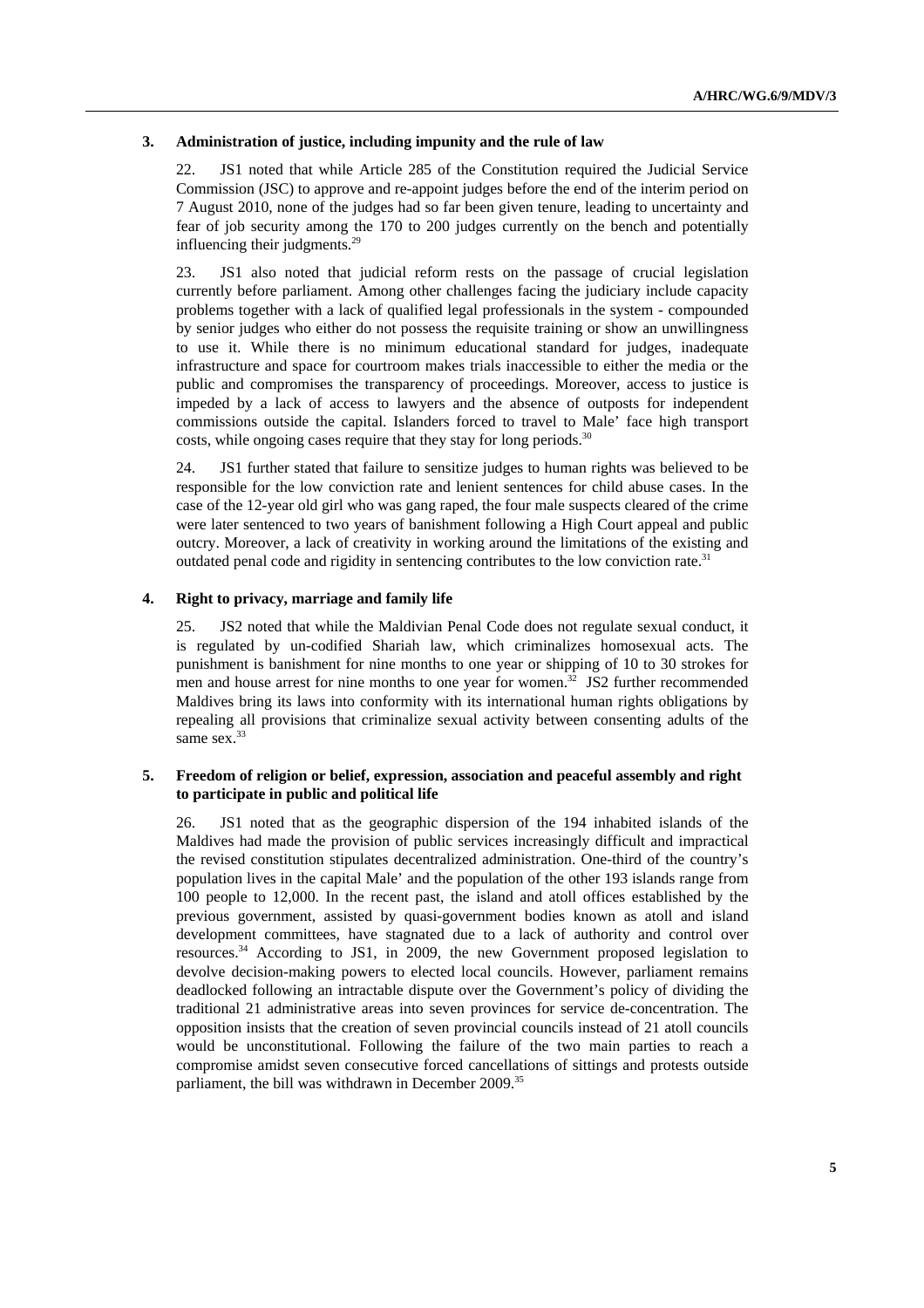27. IRPP noted that the law requires that all citizens practise Islam. While restricting non-Muslim religions from establishing a community in the country, the Government has a tight grip on the required Muslim religion.<sup>36</sup> IRPP further noted that as the Constitution does not allow for religious freedom, citizens lack basic liberties. However, few cases of societal discrimination induced by religious belief or practice existed and there had been no reports of religious prisoners or detainees, and that no cases of forced religious conversion had been reported.<sup>37</sup>

28. According to JS1, as of March 2009, the new Government had blocked eight local websites and one international website perceived as un-Islamic by extremist elements within the Islamic Ministry. The websites were blocked on the instruction of the Islamic Ministry, controlled by the religious conservative Adhaalath party of the ruling coalition. In November 2009, parliament unanimously accepted a bill in parliament to outlaw places of worship for non-Muslims.<sup>38</sup>

#### **6. Right to work and to just and favourable conditions of work**

29. JS1 stated that the right to collective bargaining was not addressed either in the Constitution or the Employment Act of 2008. In the absence of legislation to form trade unions, a spate of strikes by resort workers in November 2008 was violently suppressed by the police.<sup>39</sup> JS1 went on to state that although both the Constitution and the Employment Act provided for equal remuneration and prohibited discrimination, the provisions had not been consistently enforced, no measures had been taken against continuing discrimination and the Government had not publicly announced policies to prevent discrimination and provide equal opportunity in employment. Employment-related disputes were the most common complaint lodged at the HRCM over the past two years.<sup>40</sup> HRCM stated that despite the constitutionally-guaranteed right to fair and equal conditions of work, and the existence of an Employment Act, implementation of employment related legislation was in need of much improvement. The institutional mechanism necessary for such implementation is weak, and conditions of work, especially in the private sector and in relation to migrant workers, were not monitored in a systematic and regular manner.<sup>41</sup>

30. Moreover, according to JS1, the Government is currently locked in litigation with the Civil Service Commission (CSC) over controversial and unpopular pay cuts implemented in October 2009. In August 2009, the Government introduced a raft of austerity measures to alleviate the budget deficit. Following protracted negotiations with the CSC, the Government reduced civil servants' salaries by 10 to 15 percent. In February 2010, the CSC voiced concern that the pay cuts were discriminatory against civil servants as other public officials were not subject to it.<sup>42</sup>

31. JS1 recommended passing and enacting legislation for the formation of labour unions; enforcing provisions of Employment Act on equal pay and unfair dismissals; strengthening functioning of the nascent Labour Tribunal and Labour Relations Authority; and improving coordination among government offices and state institutions to ensure civil servants are not caught in legal disputes.<sup>43</sup>

#### **7. Right to social security and to an adequate standard of living**

32. JS1 noted that while the Constitution prohibited discrimination based on mental and physical disabilities and stipulates special privileges for and protection of disadvantaged groups, the Maldives lacked a comprehensive social security system, including social workers and facilities to ensure mobility and access to public services for persons with disabilities.44 JS1 went on to note that the Maldives acceded to the Convention on the Rights of Persons with Disabilities (CPRD) in October 2008. The new Government submitted a Disabilities Bill to parliament last year based on the CRPD, which was passed by parliament in December 2009. However, following an appeal by NGOs, the government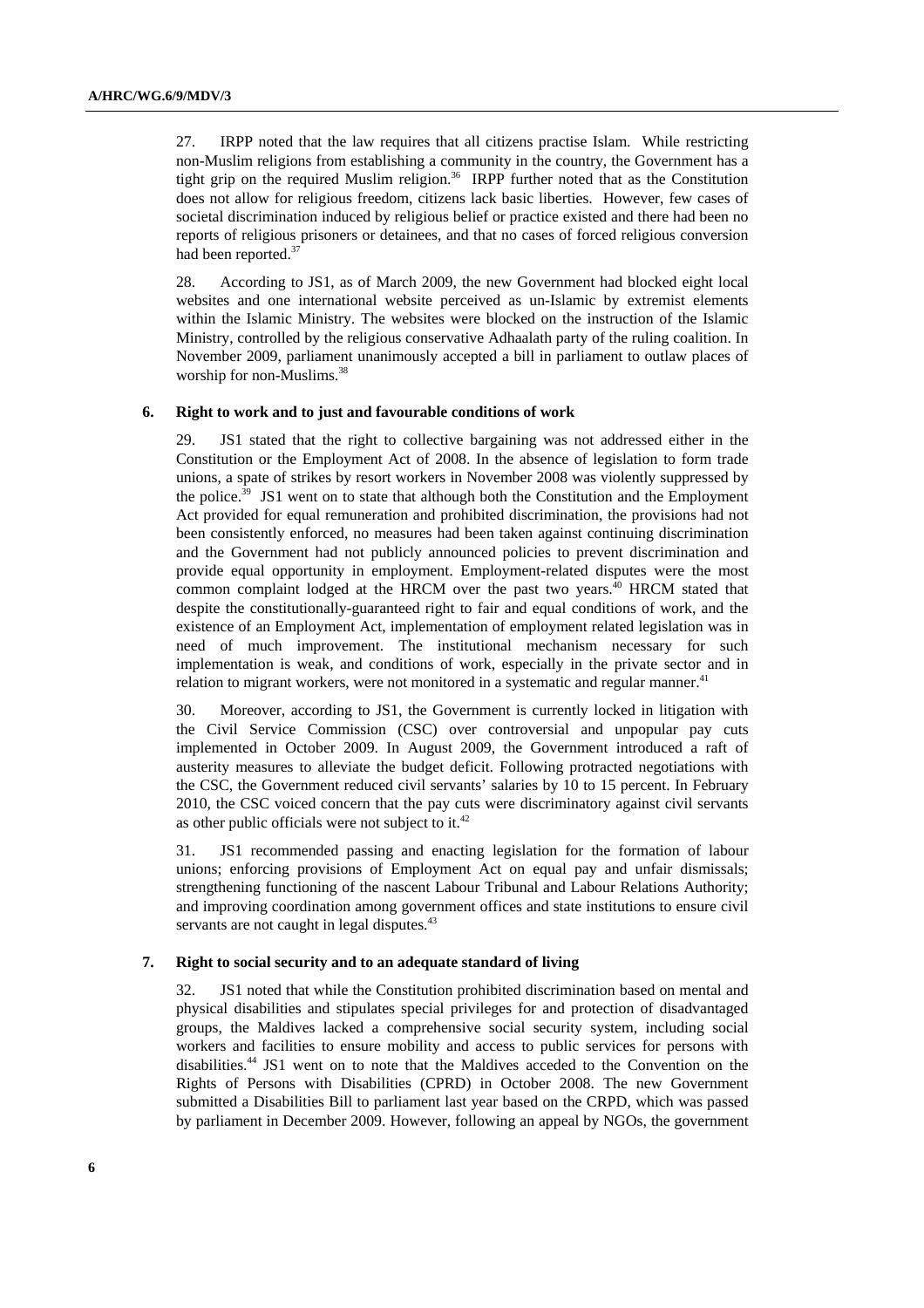decided not to ratify the bill as it was believed to be in conflict with provisions of the CRPD. The final legislation was criticized for lack of health rehabilitation and following a medical model instead of being inclusive or rights-based.45

33. JS1 recommended: expediting passage of disabilities legislation to ensure accessibility for people with special needs to public and private services and establish facilities at public places such as parks and ferries; providing affordable rehabilitation and aftercare services for recovering drug addicts; and actively curbing drug trafficking, utilizing full powers of customs authorities to check private vessels.<sup>46</sup>

34. According to HRCM, healthcare accessibility is an area of major concern as islands outside of Malé mostly house very basic healthcare facilities and because affordable and scheduled transport services between islands have not been sufficiently established. Specialized medical care therefore remains costly, time consuming and outside the reach of most island populations. Availability of specialist consultation, especially in the areas of women and adolescent health is limited to regional centres. Medical ethics guidelines, policies governing personal health data and the right to access to information of patients need to be introduced. Quality monitoring guidelines, protocols and mechanisms also need to be developed to ensure that a prescribed level of minimum service is being afforded to patients. Comprehensive healthcare legislation to govern rules of quality, accessibility and medical ethics, will contribute to a marked improvement in healthcare standards.<sup>47</sup>

35. JS1 noted a study of the HRCM that found that 68 percent of families in the capital were living in accommodation that qualified as slums by UN definitions and a quarter of all families live in one room. Participants in the survey from Male' and Villigili spent 85 percent of their income on rent and utilities. JS1 further noted that although the provision of affordable housing was a key priority of the new Government, action had so far not been taken to tackle skyrocketing rents and implement housing schemes.<sup>48</sup>

36. HRCM expressed concern about the lack of minimum standards for housing and inadequate reference to the Right to Adequate Housing in Government policy formulation stating that the establishment of national minimum standards, in line with international best practices, for housing was imperative. Further HRCM noted that finance for housing development needed to be made more widely available and affordable. The Housing Development Finance Corporation remained inactive in terms of providing new loans in 2009 as it lacked the financial resources to continue lending.<sup>49</sup>

37. According to JS1, the Constitution stipulates that the state shall provide clean water and establish a sewerage system and electricity system on every inhabited island. In late 2009, seven Public Utility Companies created by the government began taking over community powerhouses, which were established by islanders through local fundraising, donations and government assistance. In several cases, the powerhouses were taken over without consultation and in contravention to the rulings of island courts. In the wake of litigation over compensation in several islands and backlash from communities, the Government dissolved the Island and Atoll Development Committees, which had previously provided municipal services.<sup>50</sup> HRCM recommended that the Government develop and implement long-term strategies for the provision of safe and adequate water.<sup>51</sup>

#### **8. Right to education**

38. According to HRCM, although universal primary education has been achieved, availability of quality education, provision of secondary and, to a greater extent, tertiary education faces resource and capacity constraints. Access to mainstream education for children with disabilities, and increased inclusivity of local communities in school management are important areas for review and improvement. Work to incorporate human rights into school curricula is presently underway.52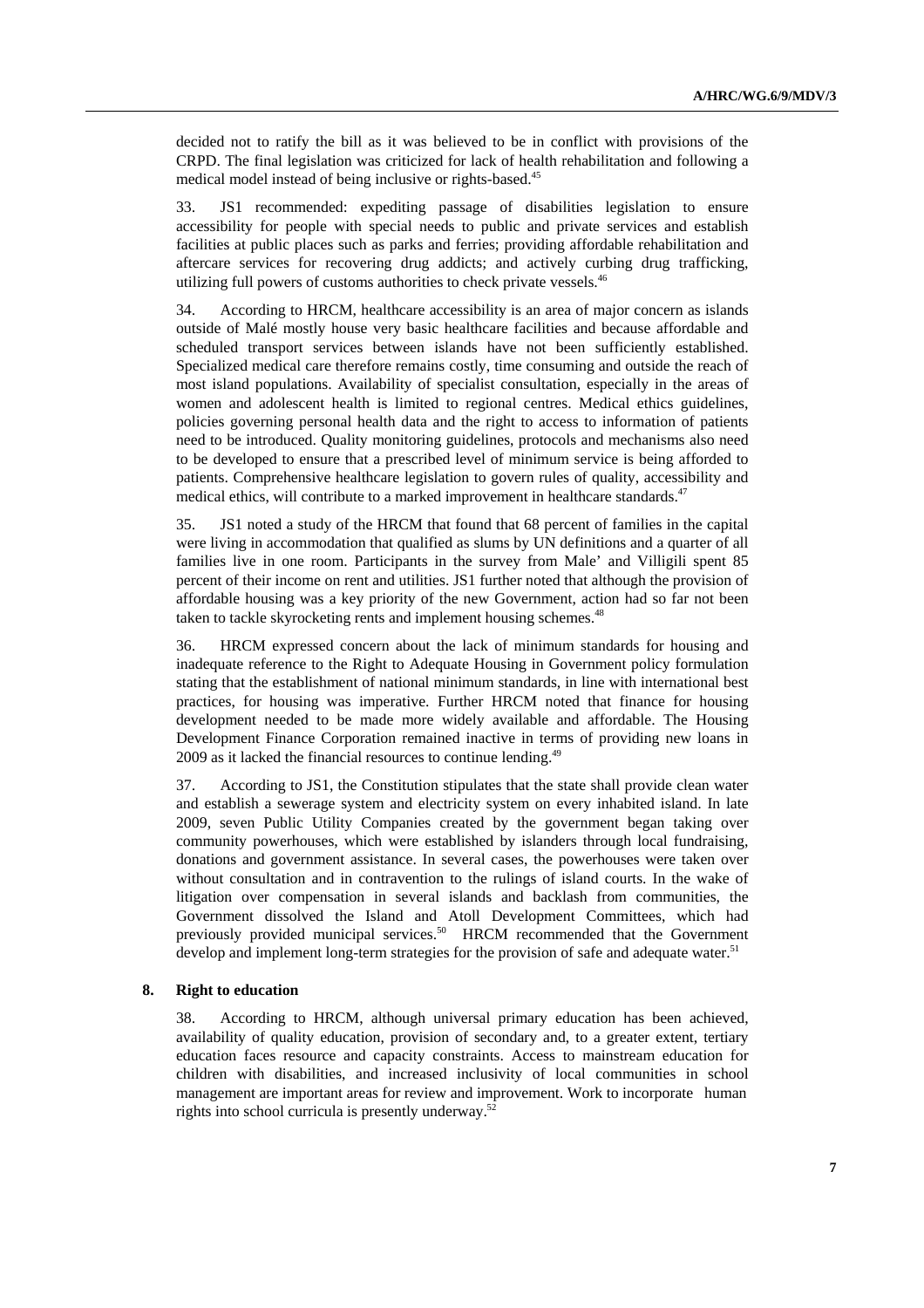#### **9. Migrants, refugees and asylum-seekers**

39. HRCM noted that there had been a dramatic increase in the numbers of undocumented migrant workers, due to reasons such as employment agencies abandoning migrant workers on arrival, not extending work permit of the migrant workers even though initial sponsorship was processed by the agency and the migrant workers simply arriving on tourist visas. Their illegal status made them hesitant in expressing their grievances to the relevant authorities. Most migrant workers, who were abandoned while engaged in low paying day jobs, were vulnerable to exploitation by employers.<sup>53</sup>

40. JS1 stated that the absence of a monitoring mechanism and the failure to offer legal protection under the Employment Act left migrant workers vulnerable to exploitation. While in most cases their accommodation lacked proper ventilation or supply of fresh water and adequate sanitary facilities, migrant workers who face non-payment of wages had little or no access to justice.<sup>54</sup> Further, JS1 noted that as identity and travel documents were often confiscated upon arrival, many expatriate workers were unable to quit their jobs before paying the large sums paid as commissions to receive employment, creating debt bondage or forced-labour type situations and a growing problem of illegal immigrants.<sup>55</sup>

41. JS1 recommended that the Maldives sign and ratify the International Convention on the Protection of the Rights of Migrant Workers and Members of Their Families; promulgate laws to enforce stricter punishments for violations and hold employers and employment agencies accountable; criminalize forced labour in the penal code**;** establish a minimum wage; formulate and communicate a national policy on migrant workers; regulate the role of employment agencies; allow for registration of workers on islands other than Male'; ensure regular inspection of work sites and accommodation; establish minimum standards of housing through legislation; and establish separate bureau for migrant workers to handle complaints and issue quotas and permits.<sup>56</sup>

### **III. Achievements, best practices, challenges and constraints**

42. Joint Submission 3 (JS3) noted that one of the most serious threats to the human rights of the people of the Maldives is the vulnerability of their environment to the impacts of climate change. The threats confronting the Maldives illustrate how the right to an ecologically healthy environment is fundamental to guaranteeing other rights such as the rights to life, food, water, health, security and a means of subsistence.<sup>57</sup>

43. JS3 further stated that the primary responsibility for the protection of human rights of the citizens of the Maldives rests with the State. However, the causes and impacts of climate change on the human rights of Maldivians also lies with states that are major emitters of greenhouse gases. The international community and particularly those nations historically and currently responsible for the greatest portion of greenhouse gas emissions has a responsibility to prevent climate change form undermining the human rights citizens of the Maldives and, where particular circumstances make that not possible, to mitigate the harms and assist the victims.<sup>58</sup>

### **IV. Key national priorities, initiatives and commitments**

N/A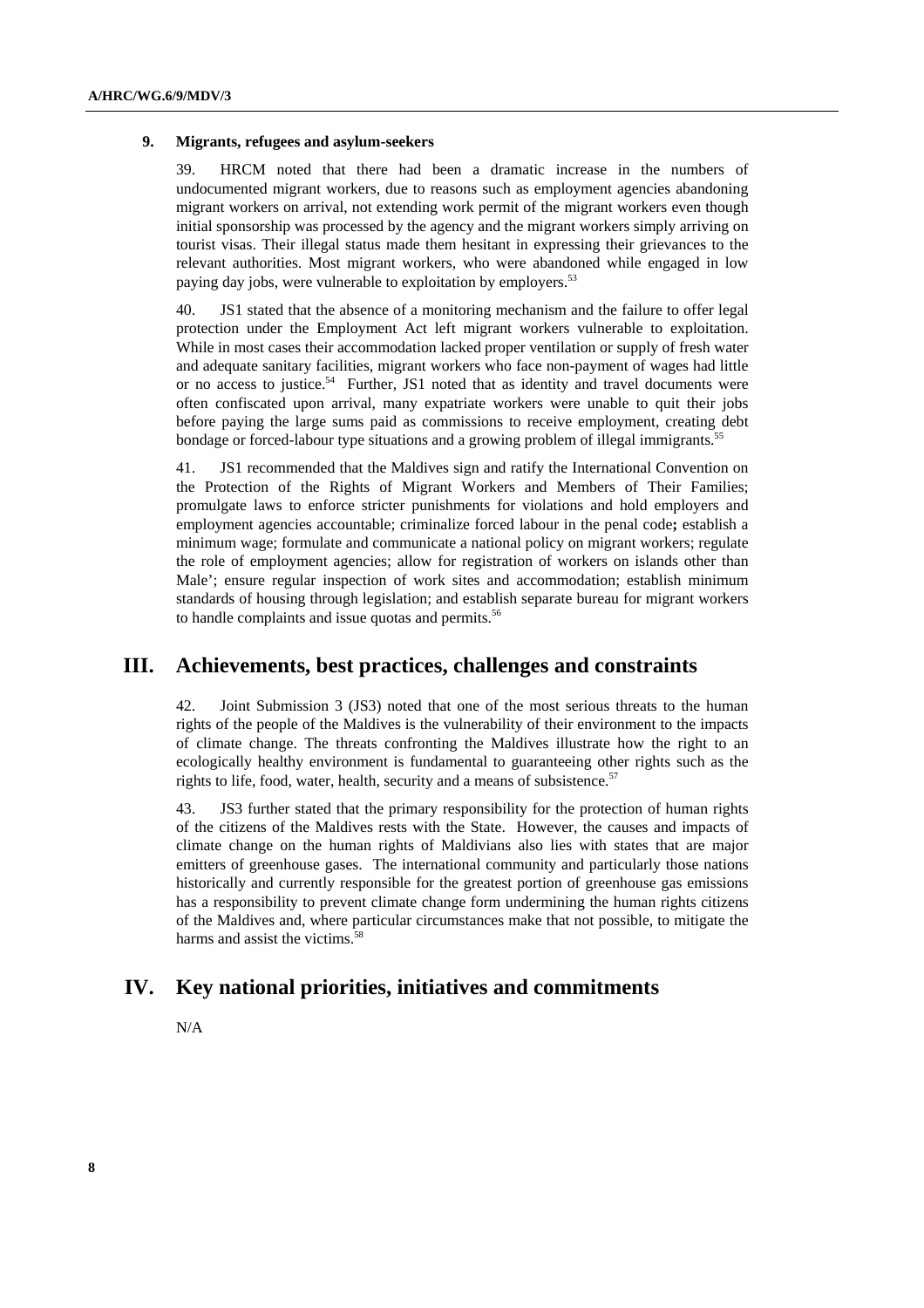# **V. Capacity-building and technical assistance**

44. HRCM noted that raining of care workers, police, court officials and judges needed to be improved to ensure that child abuse cases are processed with the best interests of the child as the primary concern.<sup>59</sup>

#### *Notes*

| 1              | The stakeholders listed below have contributed information for this summary; the full texts of all<br>original submissions are available at: www.ohchr.org. (One asterisk denotes a non-governmental<br>organization in consultative status with the Economic and Social Council).<br>Civil society |                                                                                                                                                                                                         |  |
|----------------|-----------------------------------------------------------------------------------------------------------------------------------------------------------------------------------------------------------------------------------------------------------------------------------------------------|---------------------------------------------------------------------------------------------------------------------------------------------------------------------------------------------------------|--|
|                | <b>GIEACPC</b><br>IRPP<br>JS1                                                                                                                                                                                                                                                                       | Global Initiative to End All Corporal Punishment of Children;<br>The Institute on Religion & Public Policy, Washington, USA;<br>Joint Submission submitted by: Maldivian Detainee Network, Transparency |  |
|                |                                                                                                                                                                                                                                                                                                     | Maldives, Maldives Aid, Madulu, Democracy House, Care Society and Rights for<br>All;                                                                                                                    |  |
|                | JS <sub>2</sub>                                                                                                                                                                                                                                                                                     | Joint Submission submitted by: International Lesbian, Gay, Bisexual, Trans and<br>Intersex Association (ILGA), International Gay and Lesbian Human Rights<br>Commission, and ARC International;         |  |
|                | JS3                                                                                                                                                                                                                                                                                                 | Joint Submission submitted by: Earthjustice, Pohnpei Women Advisory Council<br>(Federated States of Micronesia), Many Strong Voices, Human Rights Advocates<br>and Greenpeace.                          |  |
|                |                                                                                                                                                                                                                                                                                                     | National human rights institution                                                                                                                                                                       |  |
|                | <b>HRCM</b>                                                                                                                                                                                                                                                                                         | Human Rights Commission of the Maldives, Malé, Maldives.                                                                                                                                                |  |
| 2              | JS1, para. F2.                                                                                                                                                                                                                                                                                      |                                                                                                                                                                                                         |  |
| 3              | JS1, para. F2.                                                                                                                                                                                                                                                                                      |                                                                                                                                                                                                         |  |
| $\overline{4}$ | JS1, para. A2.                                                                                                                                                                                                                                                                                      |                                                                                                                                                                                                         |  |
| 5              | HRCM, para. 10.                                                                                                                                                                                                                                                                                     |                                                                                                                                                                                                         |  |
| 6              | JS1, para. E3.                                                                                                                                                                                                                                                                                      |                                                                                                                                                                                                         |  |
| $\tau$         | JS1, p. 6.                                                                                                                                                                                                                                                                                          |                                                                                                                                                                                                         |  |
| 8              | JS1, para. A4.                                                                                                                                                                                                                                                                                      |                                                                                                                                                                                                         |  |
| 9              | HRCM, para. 2.                                                                                                                                                                                                                                                                                      |                                                                                                                                                                                                         |  |
| 10             | HRCM, para. 5.                                                                                                                                                                                                                                                                                      |                                                                                                                                                                                                         |  |
| 11             | HRCM, para. 3.                                                                                                                                                                                                                                                                                      |                                                                                                                                                                                                         |  |
| 12             | HRCM, para. 6.                                                                                                                                                                                                                                                                                      |                                                                                                                                                                                                         |  |
| 13             | HRCM, para. 32.                                                                                                                                                                                                                                                                                     |                                                                                                                                                                                                         |  |
|                | $14$ IRPP, para. 4.                                                                                                                                                                                                                                                                                 |                                                                                                                                                                                                         |  |
| 15             | JS1, para. F1.                                                                                                                                                                                                                                                                                      |                                                                                                                                                                                                         |  |
| 16             | HRCM, para. 31.                                                                                                                                                                                                                                                                                     |                                                                                                                                                                                                         |  |
| 17             | HRCM, para. 11.                                                                                                                                                                                                                                                                                     |                                                                                                                                                                                                         |  |
| 18             | HRCM, paras. 21-22.                                                                                                                                                                                                                                                                                 |                                                                                                                                                                                                         |  |
| 19             | JS1, para. D5. See also HRCM, paras. 18-19.                                                                                                                                                                                                                                                         |                                                                                                                                                                                                         |  |
| 20<br>21       | GIEACPC, para. 1.3.                                                                                                                                                                                                                                                                                 |                                                                                                                                                                                                         |  |
| 22             | GIEACPC, para. 1.1.                                                                                                                                                                                                                                                                                 |                                                                                                                                                                                                         |  |
| 23             | GIEACPC, para. 1.2.                                                                                                                                                                                                                                                                                 |                                                                                                                                                                                                         |  |
| 24             | GIEACPC, para. 1.4.                                                                                                                                                                                                                                                                                 |                                                                                                                                                                                                         |  |
| 25             | GIEACPC, p.1.                                                                                                                                                                                                                                                                                       |                                                                                                                                                                                                         |  |
| 26             | JS1, paras. F2 and F3.                                                                                                                                                                                                                                                                              |                                                                                                                                                                                                         |  |
| 27             | JS1, p. 7.                                                                                                                                                                                                                                                                                          |                                                                                                                                                                                                         |  |
| 28             | JS1, para. H1.                                                                                                                                                                                                                                                                                      |                                                                                                                                                                                                         |  |
| 29             | JS1, paras. H2 and H3. See also HRCM, paras. 23-24.<br>JS1, para. A5.                                                                                                                                                                                                                               |                                                                                                                                                                                                         |  |
| 30             | JS1, para. I4.                                                                                                                                                                                                                                                                                      |                                                                                                                                                                                                         |  |
| 31             | JS1, para. I5.                                                                                                                                                                                                                                                                                      |                                                                                                                                                                                                         |  |
|                |                                                                                                                                                                                                                                                                                                     |                                                                                                                                                                                                         |  |